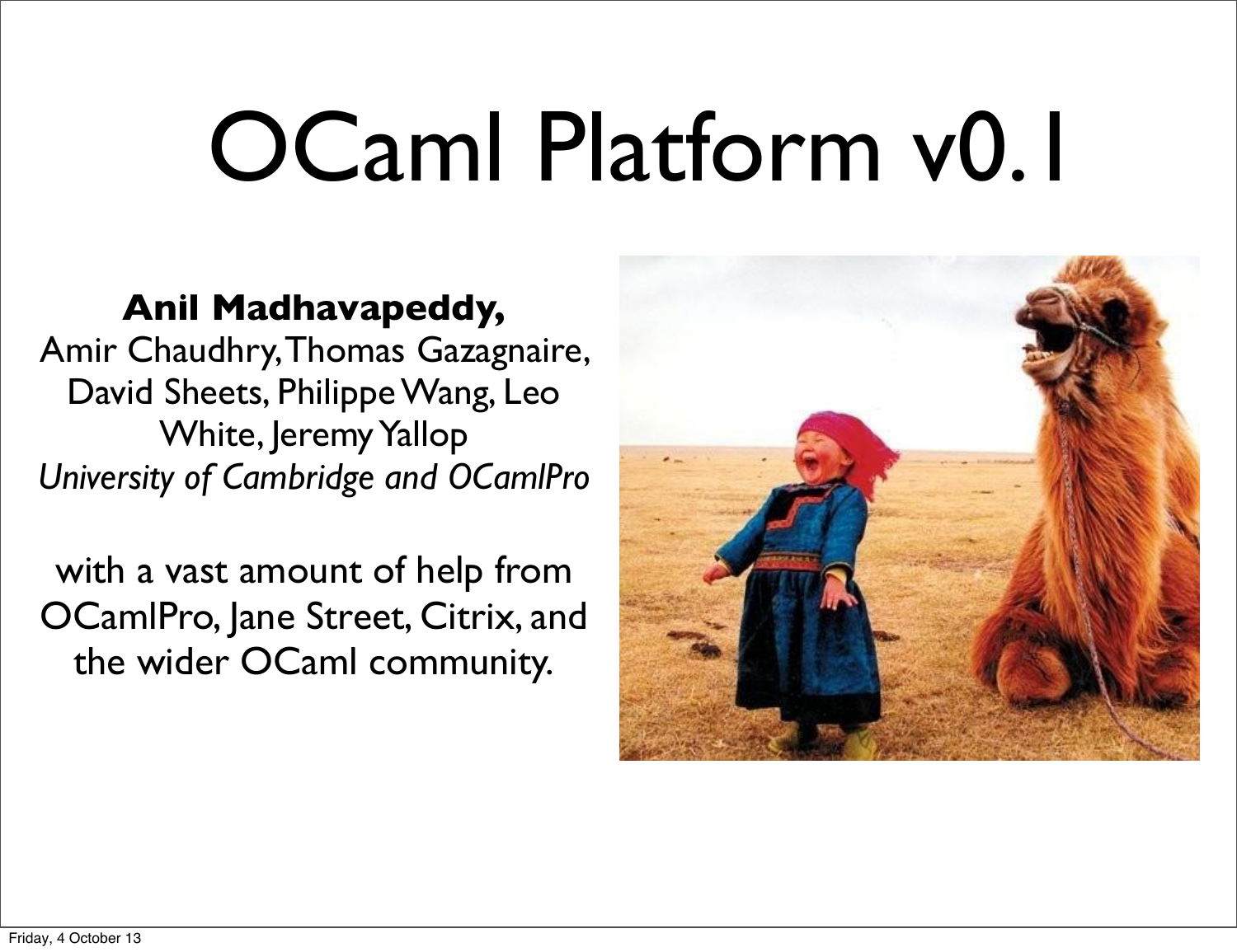# OCaml Platform v0.1

Alain Frisch Alessandro Strada Amir Chaudhry Andre Nathan Anil Madhavapeddy Anton Lavrik Arjun Guha Armael Gueneau Ashish Agarwal Aziem Chawdhary Benedikt Becker Benoit Montagu Benoit Vaugon Cagdas Bozman Cedric Cellier Christophe Troestler Claude Marche Dominik LoBraico Damien Doligez Daniel C. Bünzli, Dario Teixeira Dave Parfitt David Scott David Sheets Dmitry Grebeniuk Drup Eric Norige Fabrice Le Fessant Felix Ruess Florent Monnier Florian Pichlmeier Francisco Ferreira Francois Berenger Francois Bobot Frederic Bour Frederic Tuong Gabor Pali Gabriel Kerneis Garth Williams Guillem Rieu Hugo Heuzard iksnalybok Jacques-Pascal Deplaix Jean-Christophe Filliatre Jeremie Dimino Jeremy Yallop Jerome Vouillon John Else Jonathan Protzenko Jun Furuse Kaspar M. Rohrer Kaustuv Chaudhuri Kenji Maillard Leo White libkenta Louis Gesbert Louis Mandel Marc Simpson Markus Mottl Max Mouratov Maxence Guesdon Michal Kurcewicz Mike Lin Mike McClurg MIZUNO Hiroki Nicolas Braud-Santoni Oliver Gu orbitz Owen Gunden Paolo Donadeo Paul Pelzl Paul Snively Phil Scott Philippe Veber Philippe Wang Pierre Chambart Prashanth Mundkur Quentin Stievenart Radek Micek Richard Mortier Roberto Di Cosmo Roma Sokolov Romain Slootmaekers Rudi Grinberg Samuel Mimram Sean Mclaughlin Sebastien Fricker Sebastien Mondet Sergei Lebedev Seung Cheol Jung Simon Castellan Simon Cruanes Stephane Legrand Thomas Gazagnaire Thomas Refis Tom Ridge Vincent Bernardoff Vincent Hugot Vincent Monfort Virgile Prevosto william3 Wojciech Meyer Xavier Allamigeon ygrek Yury Sulsky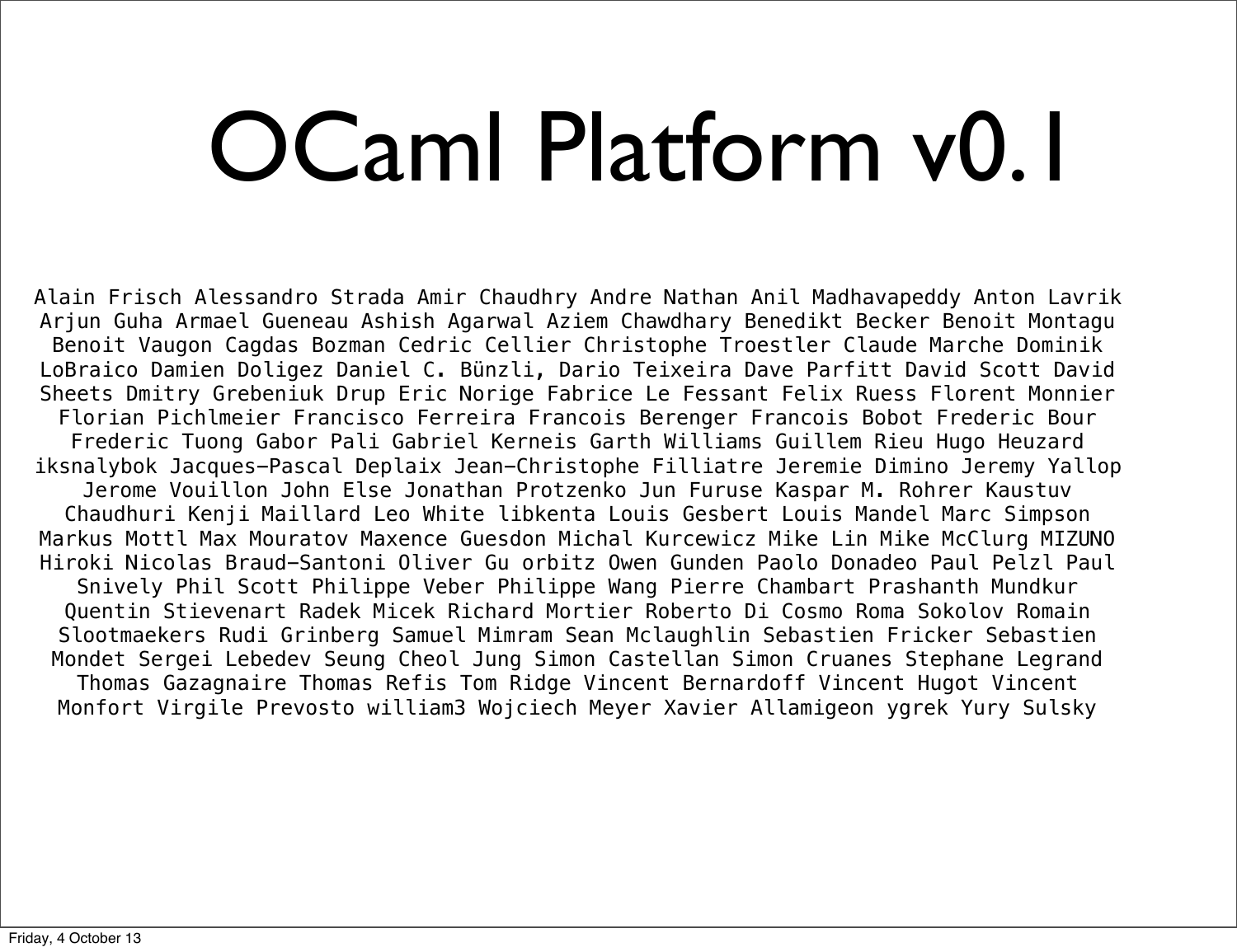#### **What a Platform isn't**

A group of motivated hackers sprint to build a replacement standard library.

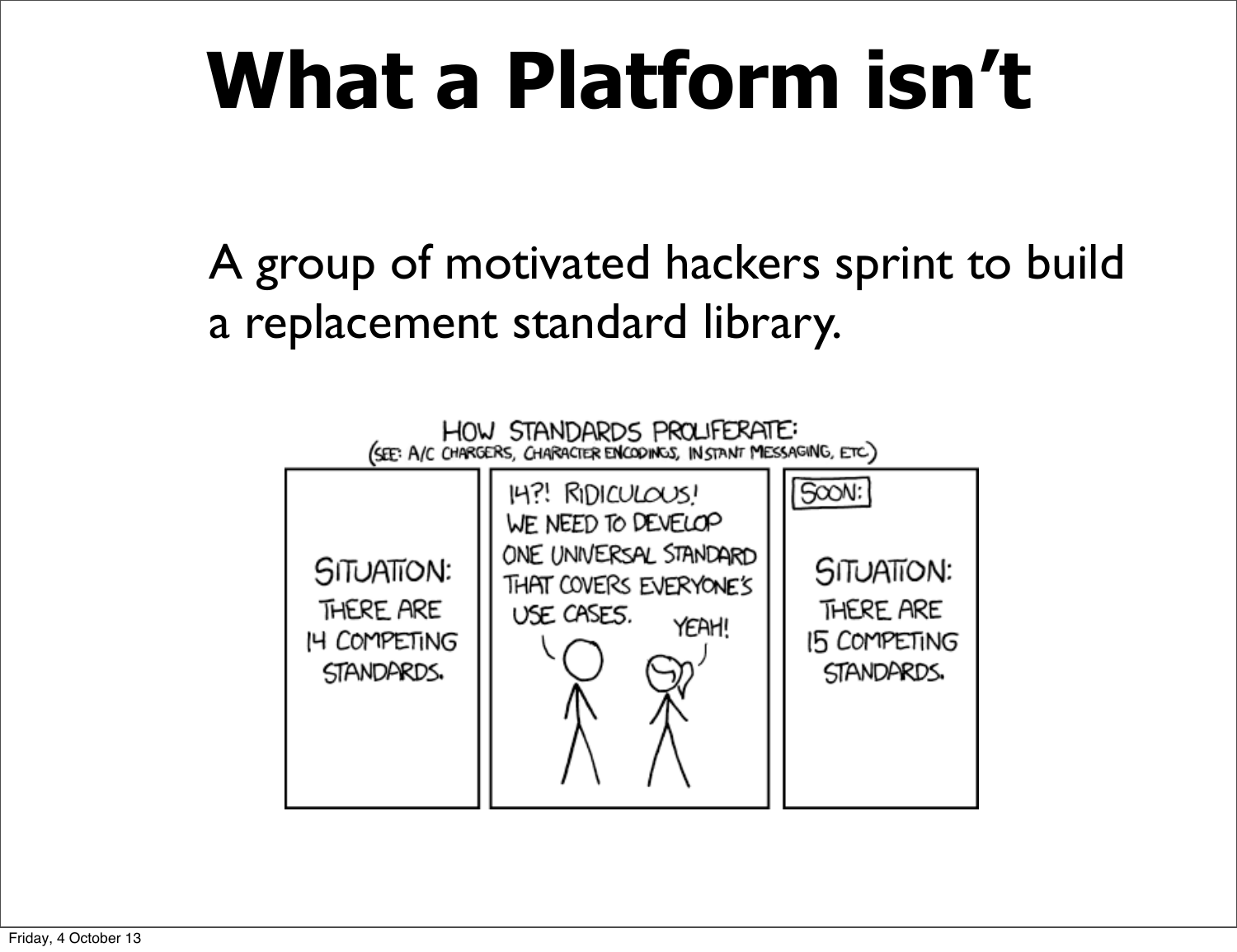#### **What a Platform isn't**

A group of motivated hackers sprint to build a replacement standard library.

- Hard to get adoption without a domain-specific purpose.
- Tends to be *opinion* based, and fodder for infinite discussion.
- Sustaining maintenance is tough.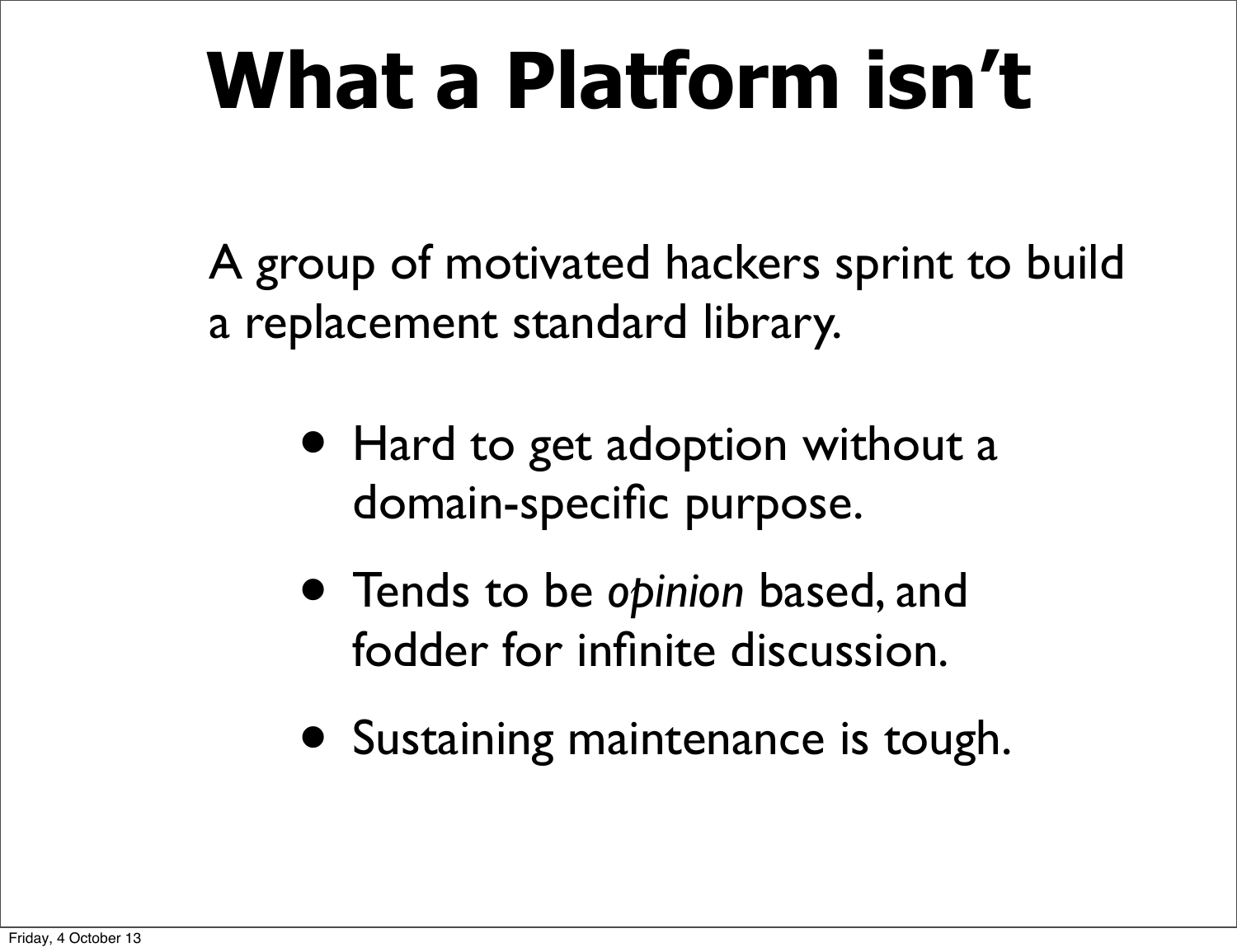#### **What a Platform is!**

- **• Tooling** that works together beyond just a language, into the full dev lifecycle.
- **• Quantitative** metrics to judge if we are succeeding or not.
- **• Agility** to judge the impact of changes quickly to keep moving.

Together, these let users judge if the Platform is suitable for *their* needs.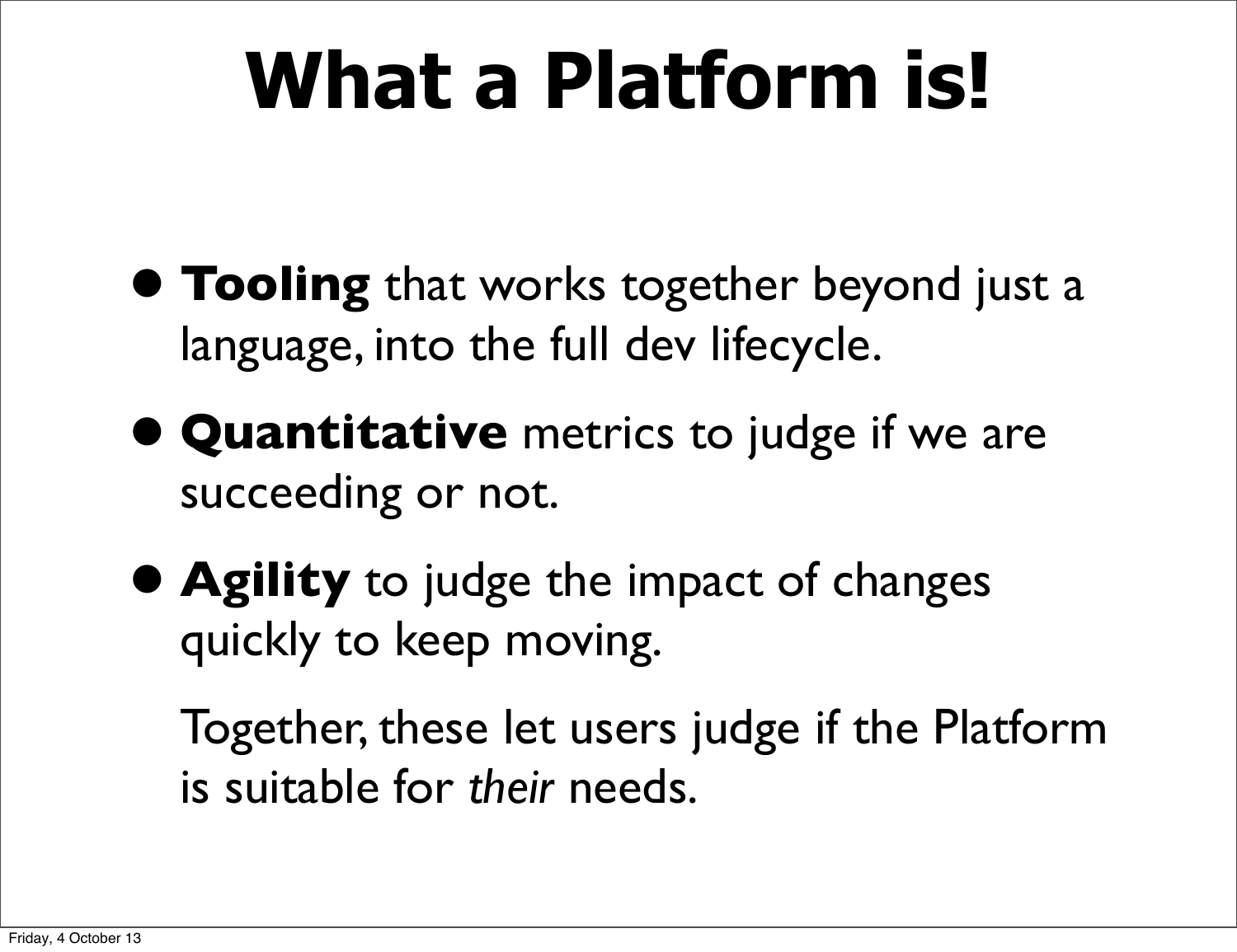### **Design Space**

#### **Libraries**

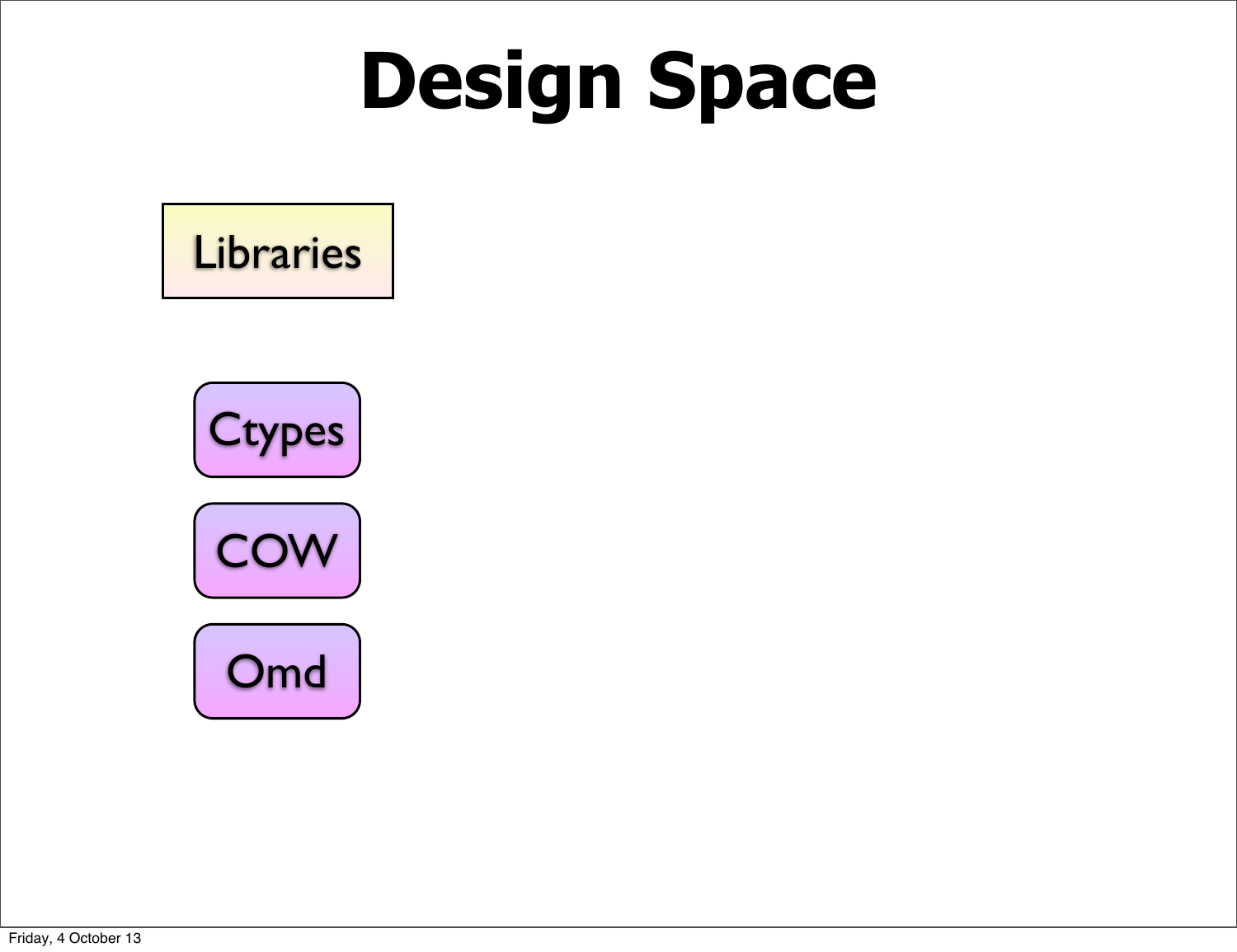## **Design Space**

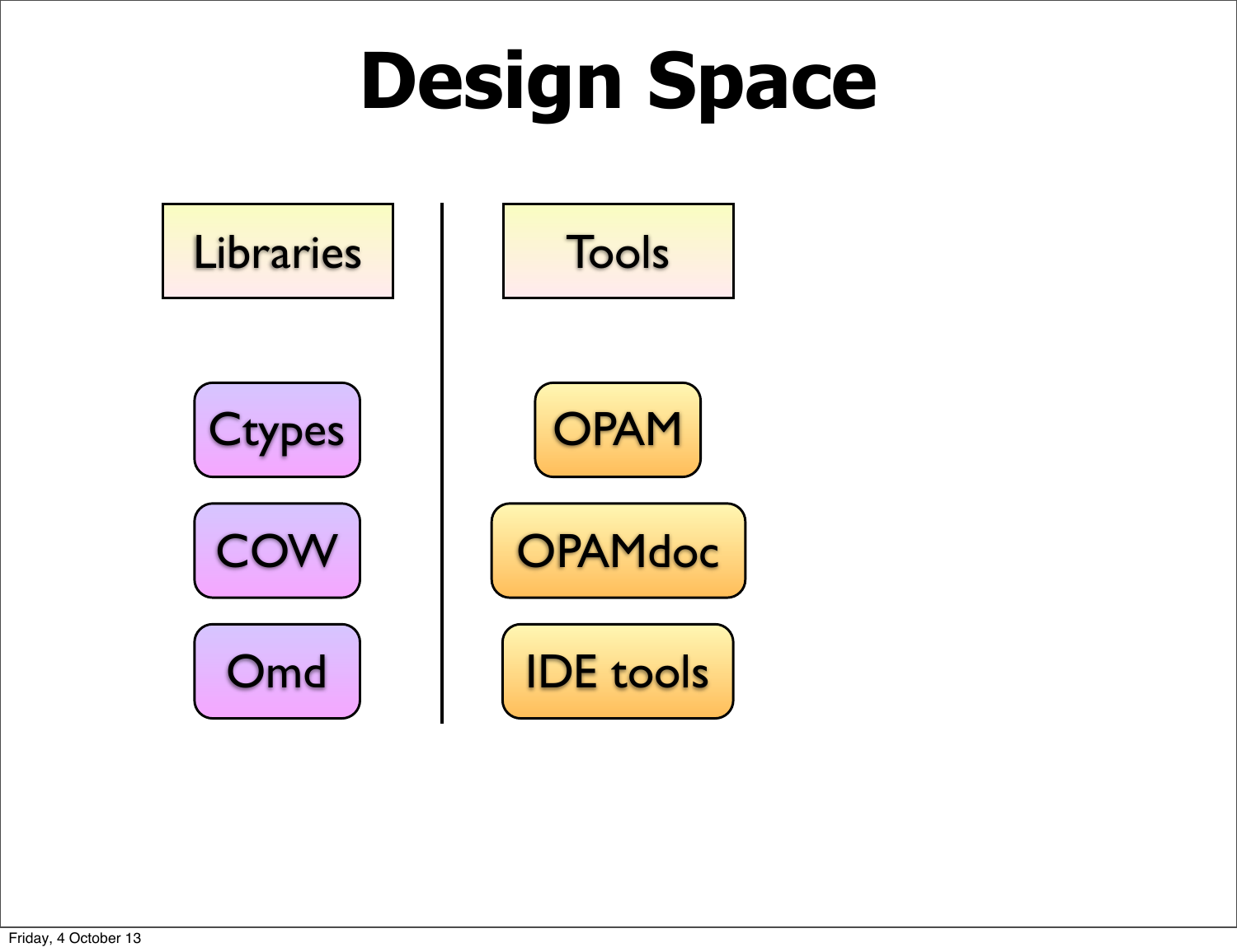## **Design Space**

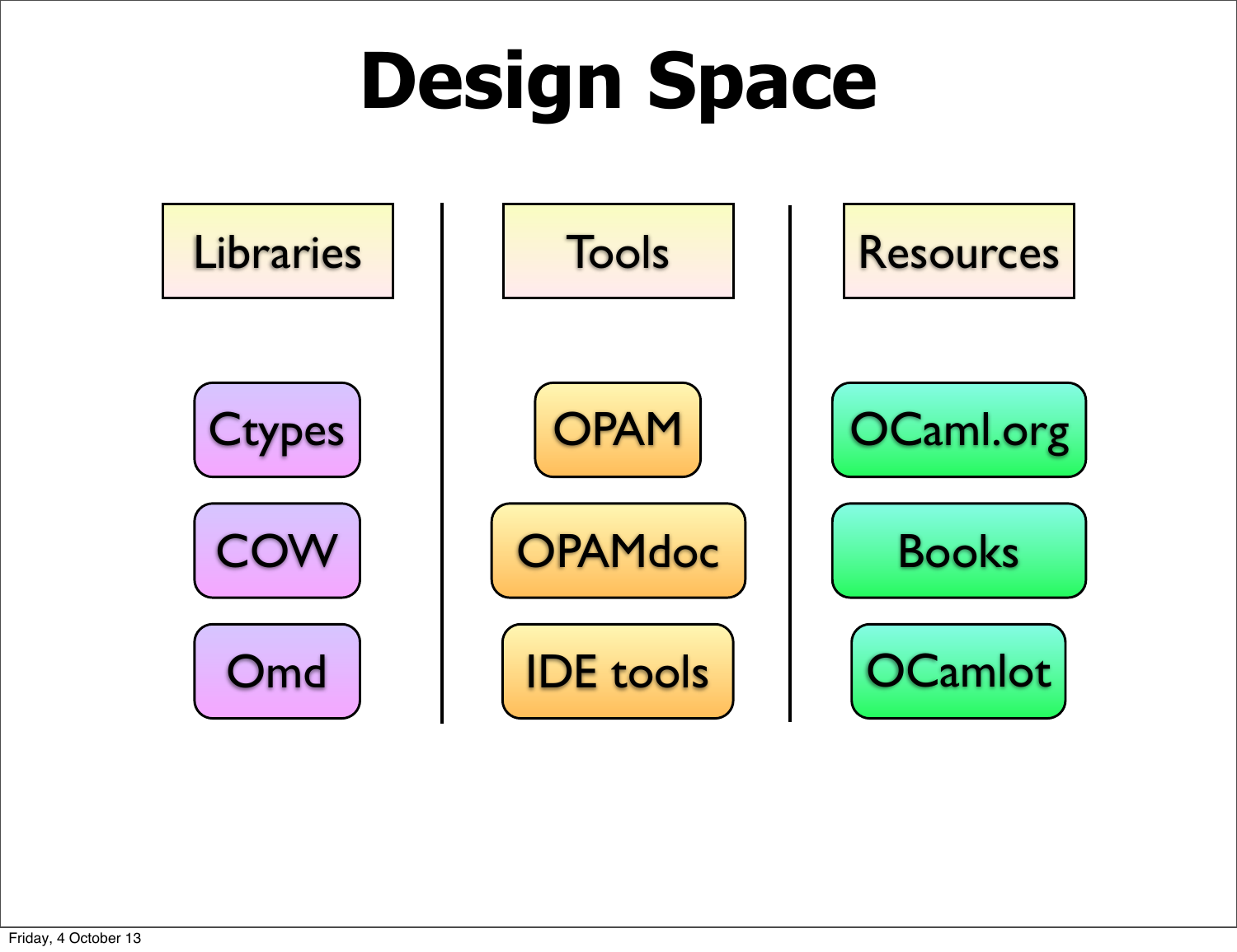## **OPAM Progress in 2013**

- **• OPAM 1.0** released in March 2013
- **• OPAM 1.1** beta released Sept 2013
	- **•** Solid bug fixing and improvement released based on *lots* of feedback.
	- **•** Over 100 contributers, 500+ packages, 1500+ unique versions.
	- **•** Migrating to opam.ocaml.org (CC0) as a community-maintained effort.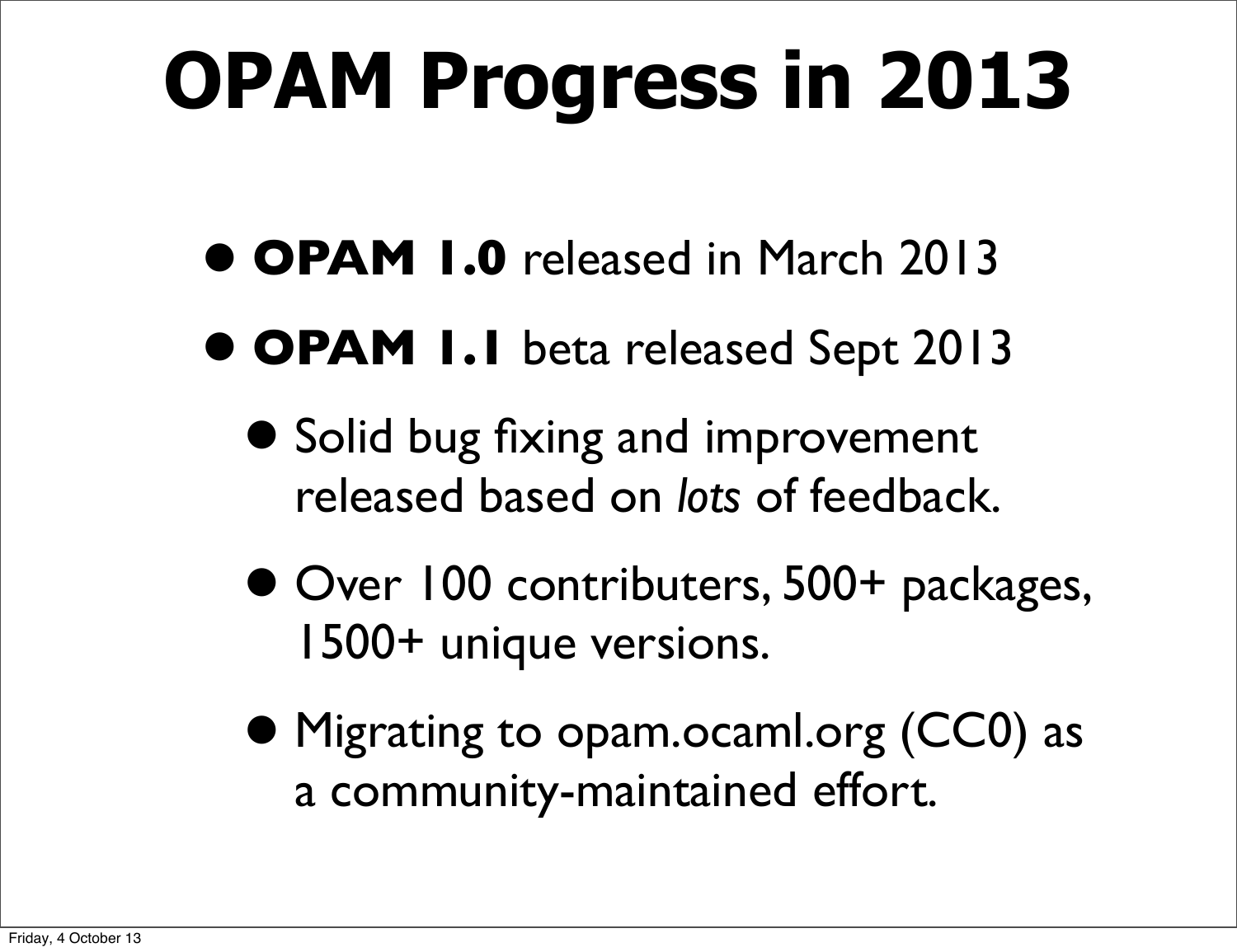#### **OPAM contributors growth**

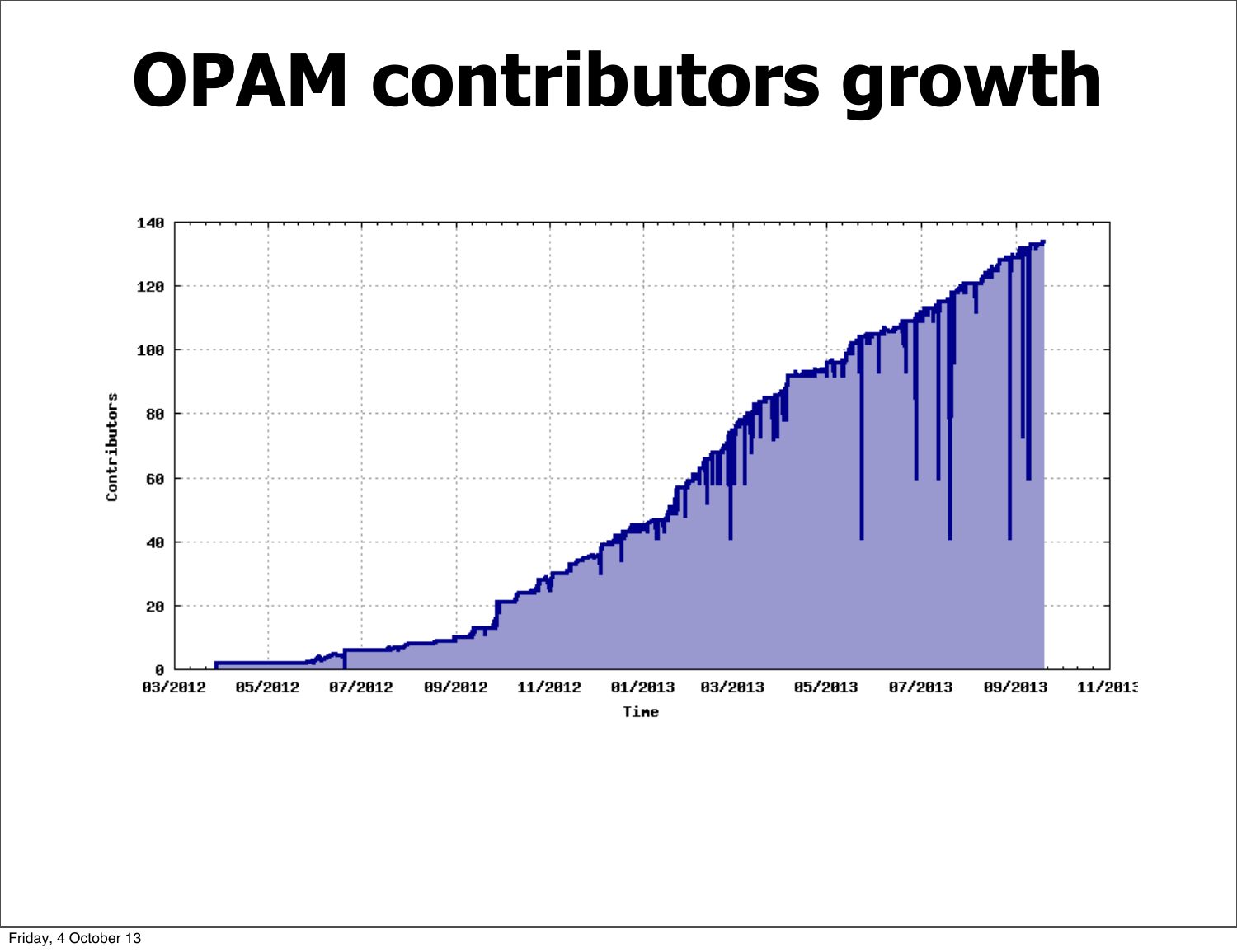### **OPAM package growth**



#### <http://opam.ocamlpro.com>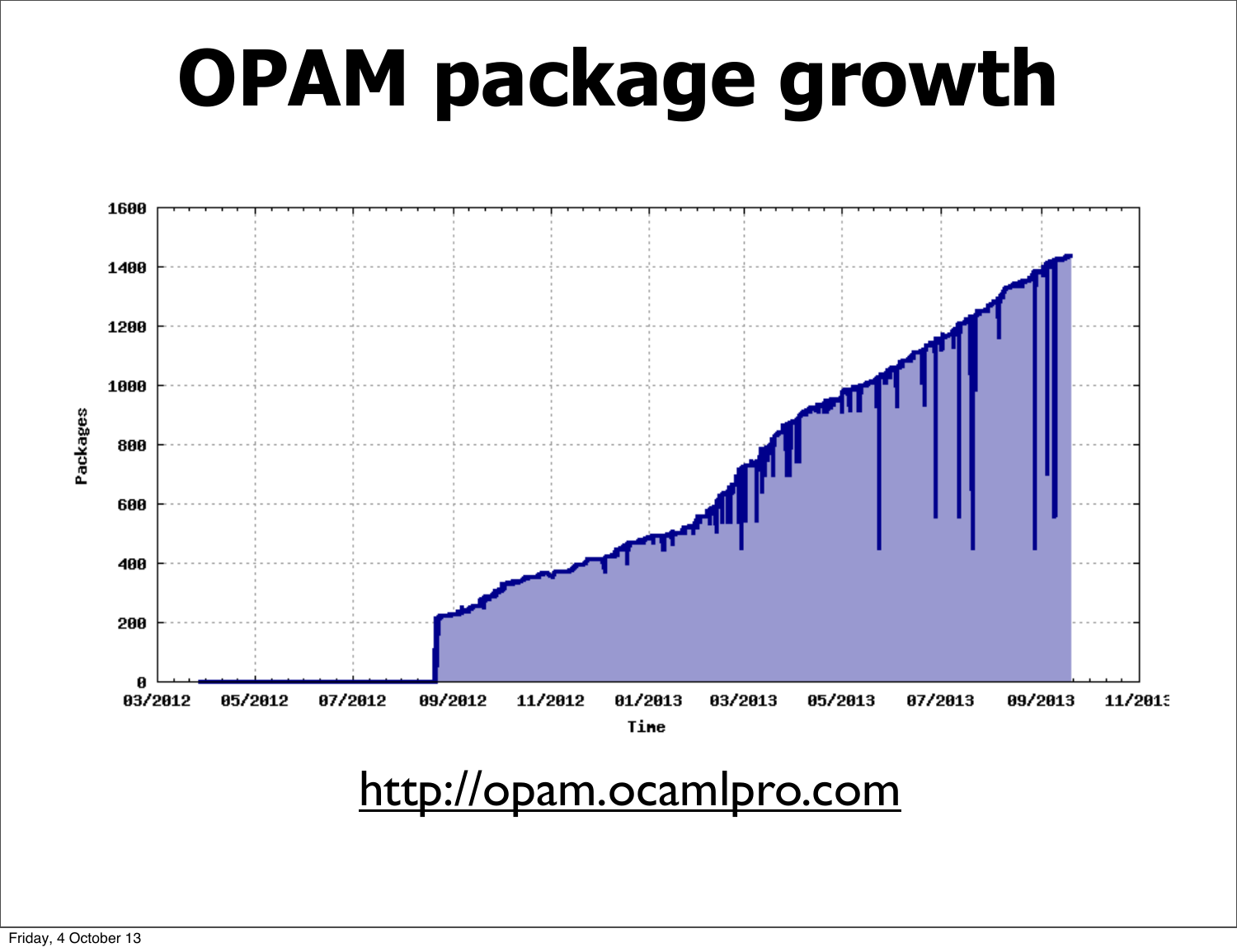### **OPAM 1.2 and onwards**

- **• Windows support** for the tool.
- **• Fast compiler switching** (needs relocatable compiler).
- **• Binary packages** to share OPAM installations for teaching.
- **•** More **expressive constraint language** for optional dependencies.
- https://github.com/OCamlPro/opam/issues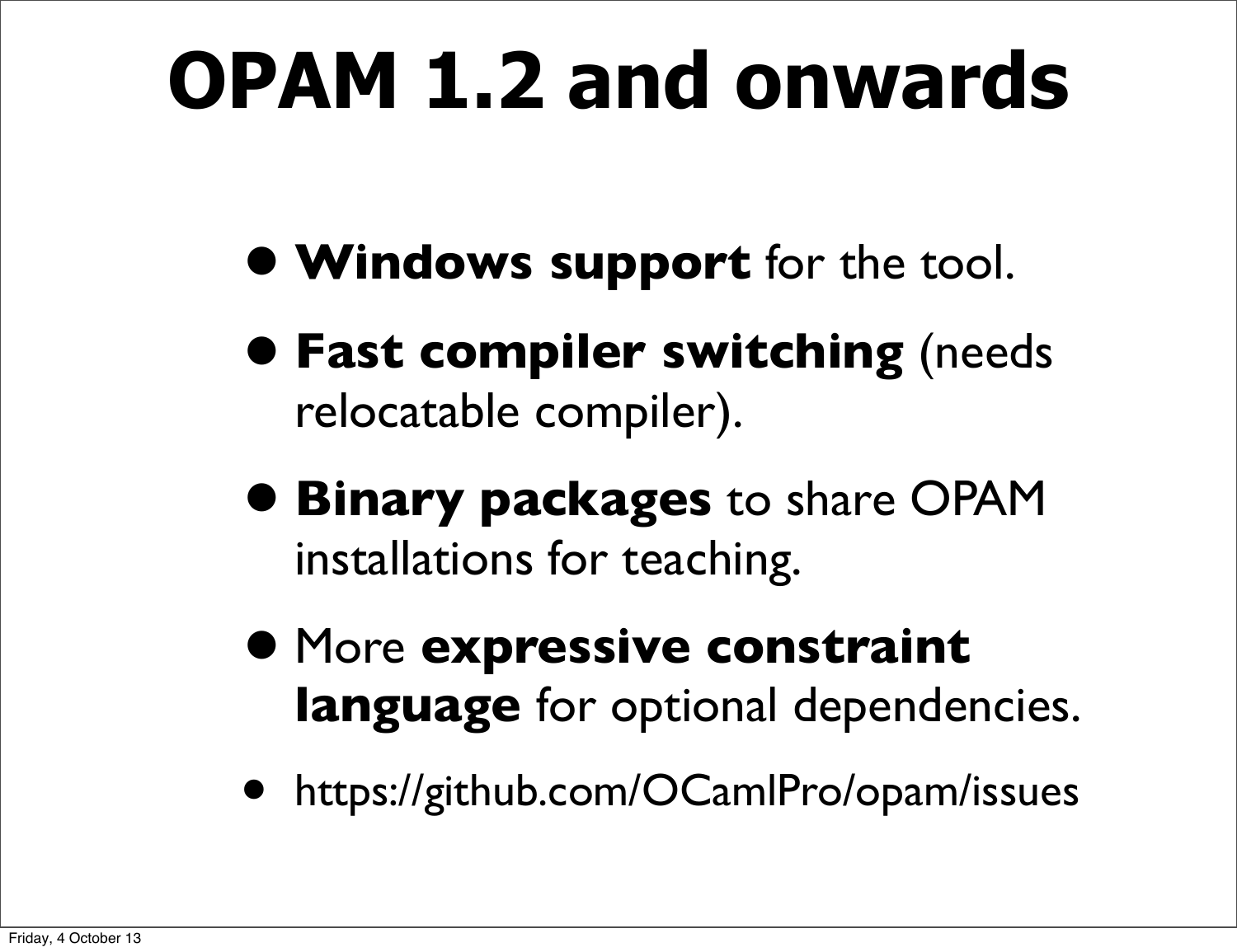#### **OPAM Documentation**

**Goal:** single source of cross-referenced documentation for all packages.

#### **• Why it's hard:**

- **•** not all packages can be installed simultaneously (solved via OPAM)
- **•** resolving module inclusion statically leads to huge output sizes.
- **•** touches almost all parts of the toolstack (compiler, OPAM, build systems)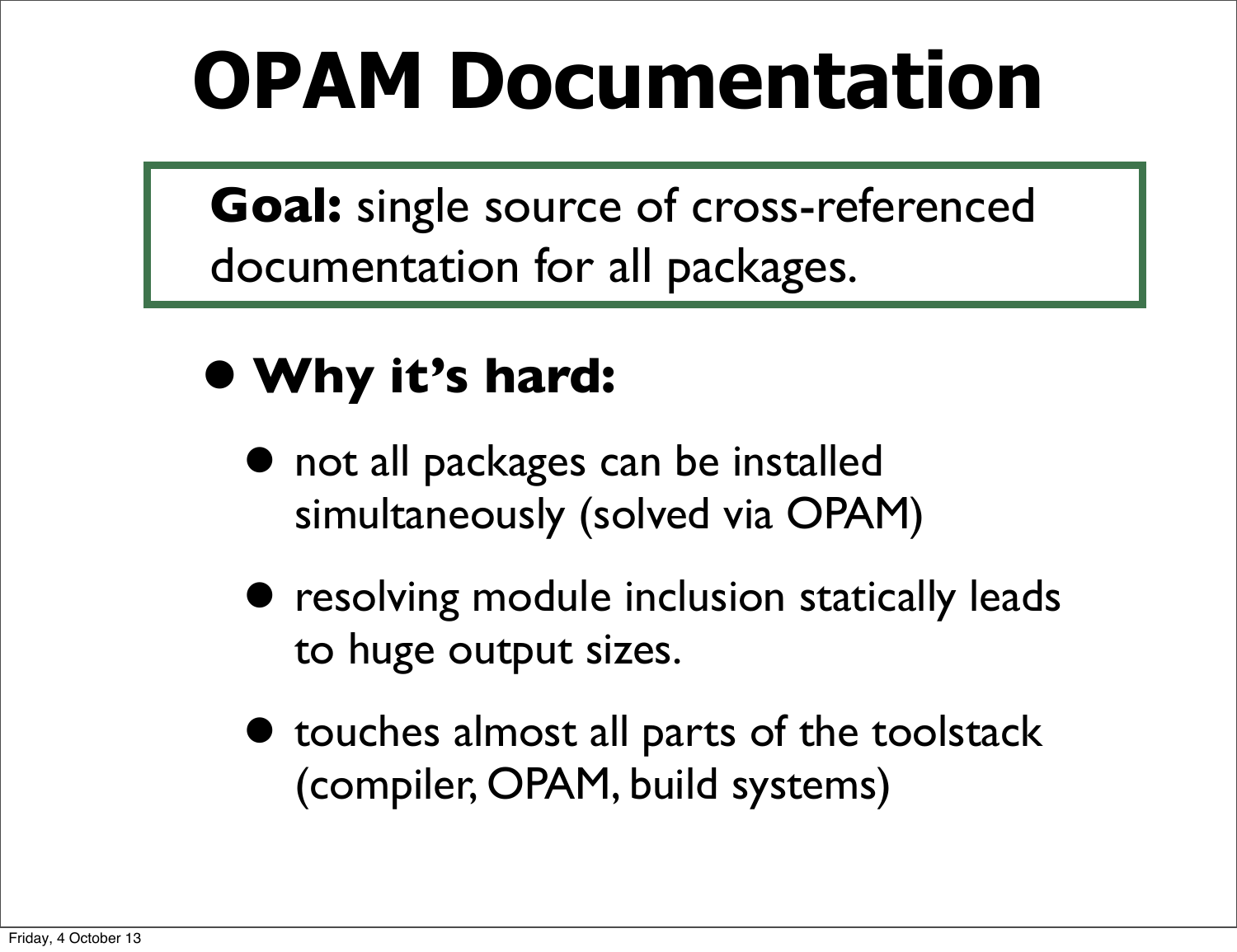#### **OPAM Documentation**

**Codesign:** the Platform and compiler are evolving together, not developed in isolation

#### **• Examples:**

- **•** Compiler exports itself as a library, which is enough to build custom frontends.
- *• cmt* files expose typed AST (internals) which is enough for IDEs and search tools.
- *•* -*short-paths* in 4.1 makes long module paths much more usable.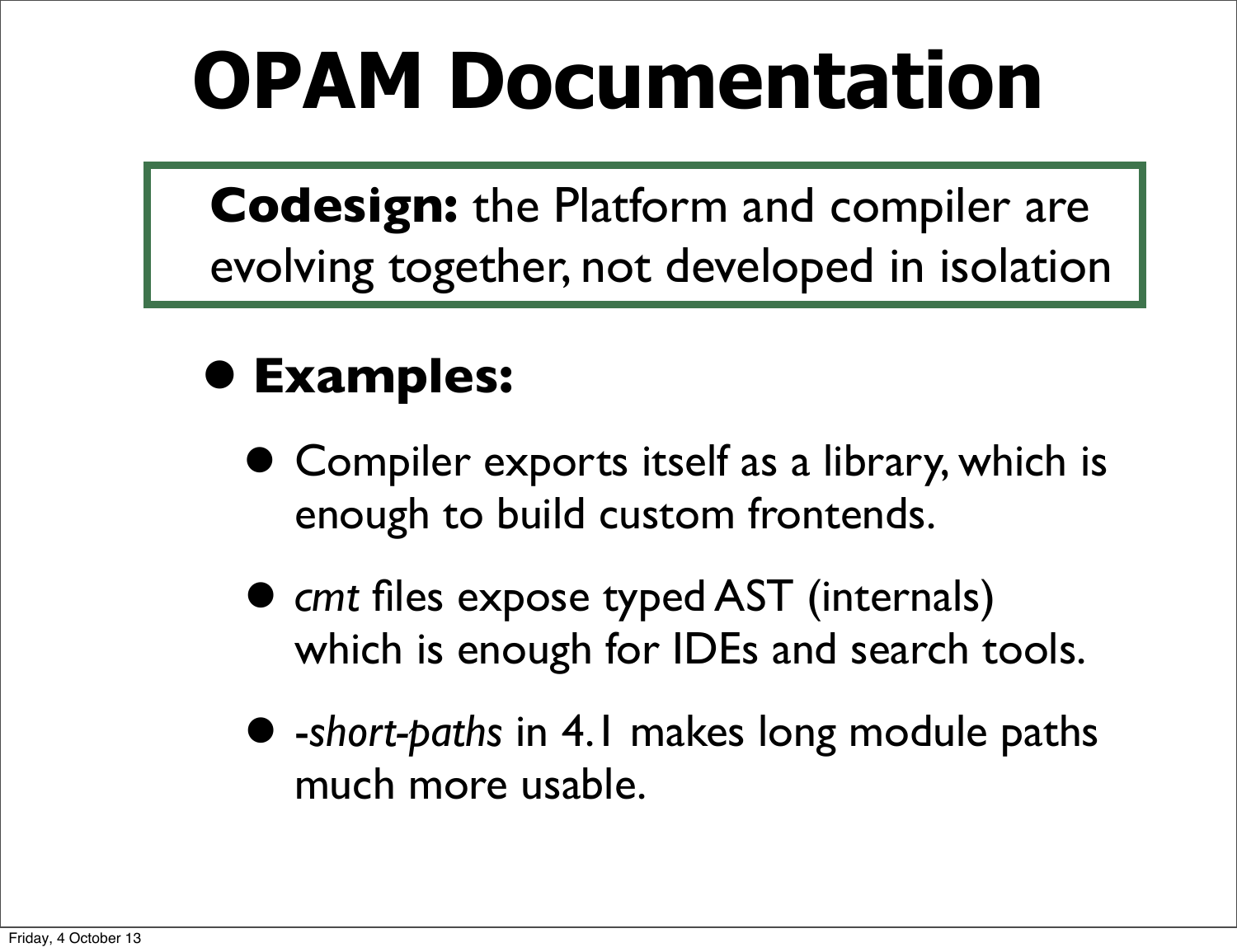#### **OPAM Doc**

- **• Typed AST** now written as *cmt* file from 4.00.1 onwards.
- **•** New **bindoc** tool generates *cmd* files which parse ocamldoc comments.
- *• cmd* files are separate for multiple translations, tutorials, etc.
- *•* New **opamdoc** tools combines a *cmt* database into a single website with a subset of packages.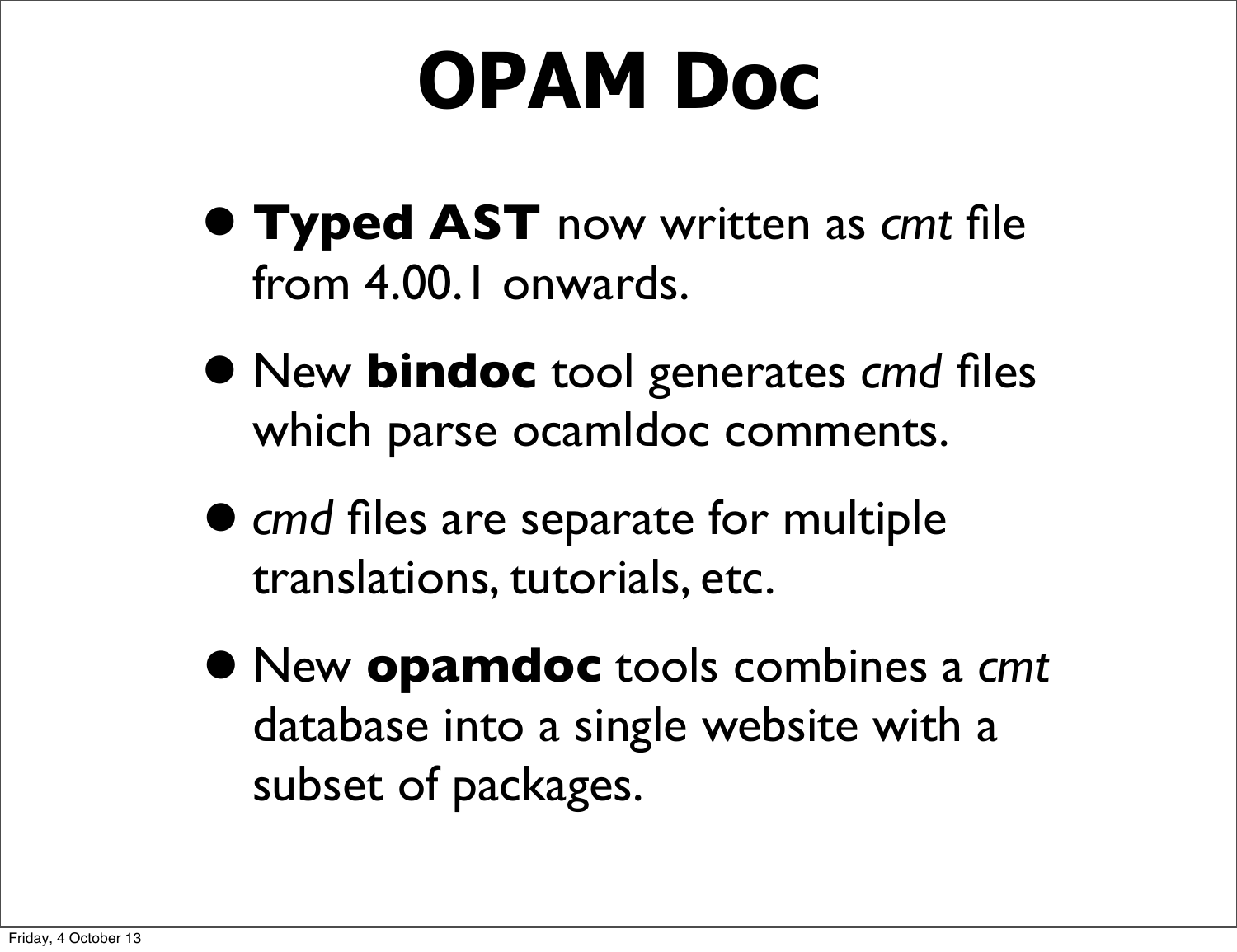### **Tooling: ocaml.org**

#### *• [http://ocaml-redesign.github.io/](http://ocaml-redesign.github.io)*

#### *• [http://ocaml-redesign.github.io/pkg/](http://ocaml-redesign.github.io/pkg/index.html) (both WIP)*





Learn Find out about OCaml, read about users, see code examples, go through tutorials and more.



Platform

The best way to get started for newcomers and a flexible base for experienced users.





Documentation

Community

Read the news feed, join the mailing lists, get support and find OCaml around the web.

| News                                                                                                                              |                                                                 |  |
|-----------------------------------------------------------------------------------------------------------------------------------|-----------------------------------------------------------------|--|
| IJ                                                                                                                                | OCaml 2013 - Programme Available<br>24 September 2013           |  |
| $\begin{array}{c} \begin{array}{c} \begin{array}{c} \begin{array}{c} \end{array} \end{array} \end{array} \end{array} \end{array}$ | Code layout of Fan (a metaprogramming to<br>16 September 2013   |  |
| $\equiv$                                                                                                                          | Camlpdf, the first good command-line PDF t<br>15 September 2013 |  |
| $\overline{CD}$                                                                                                                   | OCaml 4.01.0 entering Rawhide                                   |  |
|                                                                                                                                   | Feedback<br><b>Find us on GitH</b><br><b>Contact us</b>         |  |

**Edit this page**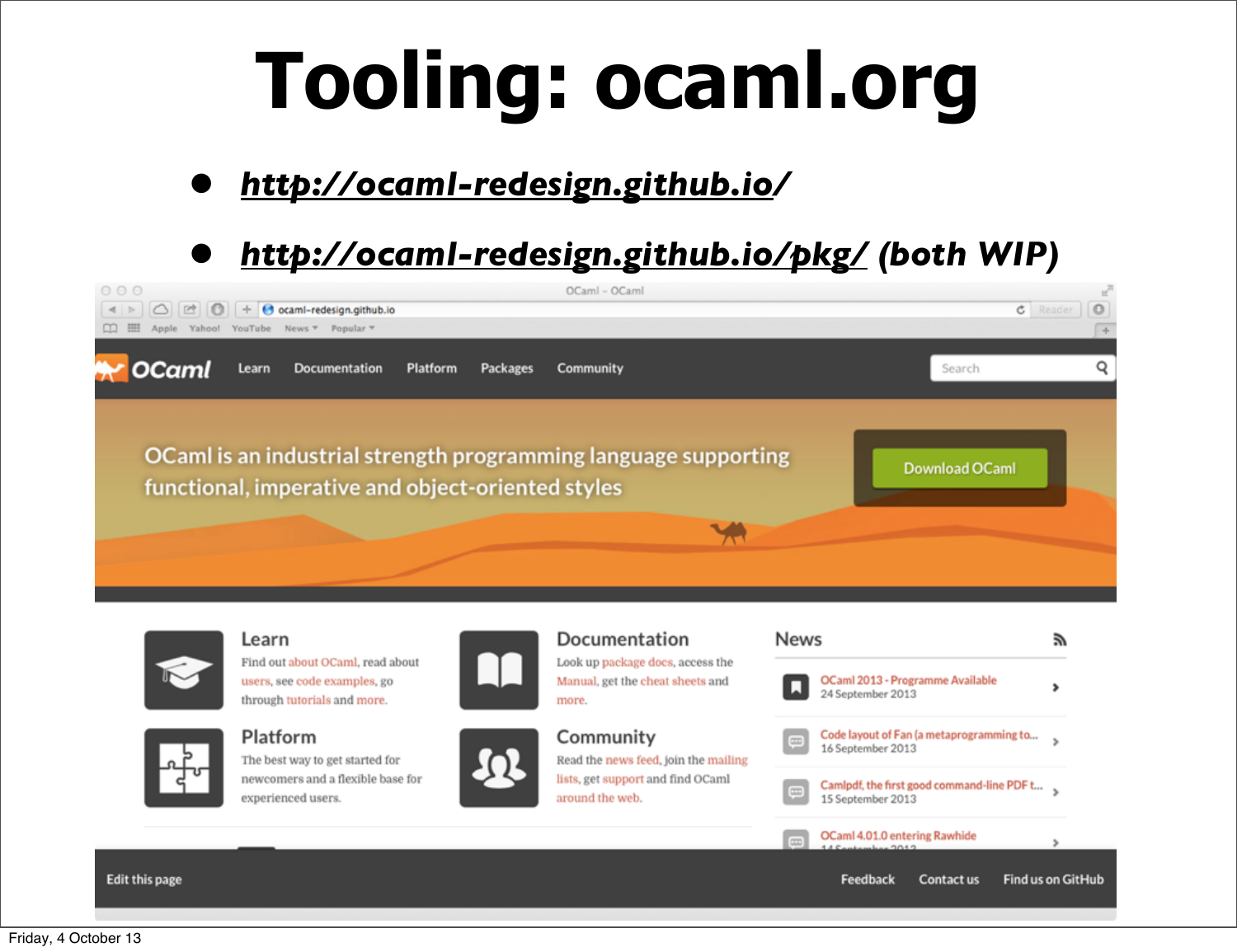## **Quantitative: Packages**

- What are useful metrics for OCaml?
	- **• Portability:** OS, CPU arch, compiler version, C bindings, native/bytecode
	- **• Maintainer:** responsiveness, documentation coverage, issue URL
	- **• Tests:** code coverage, benchmarks
	- **• Stability:** interfaces changing a lot?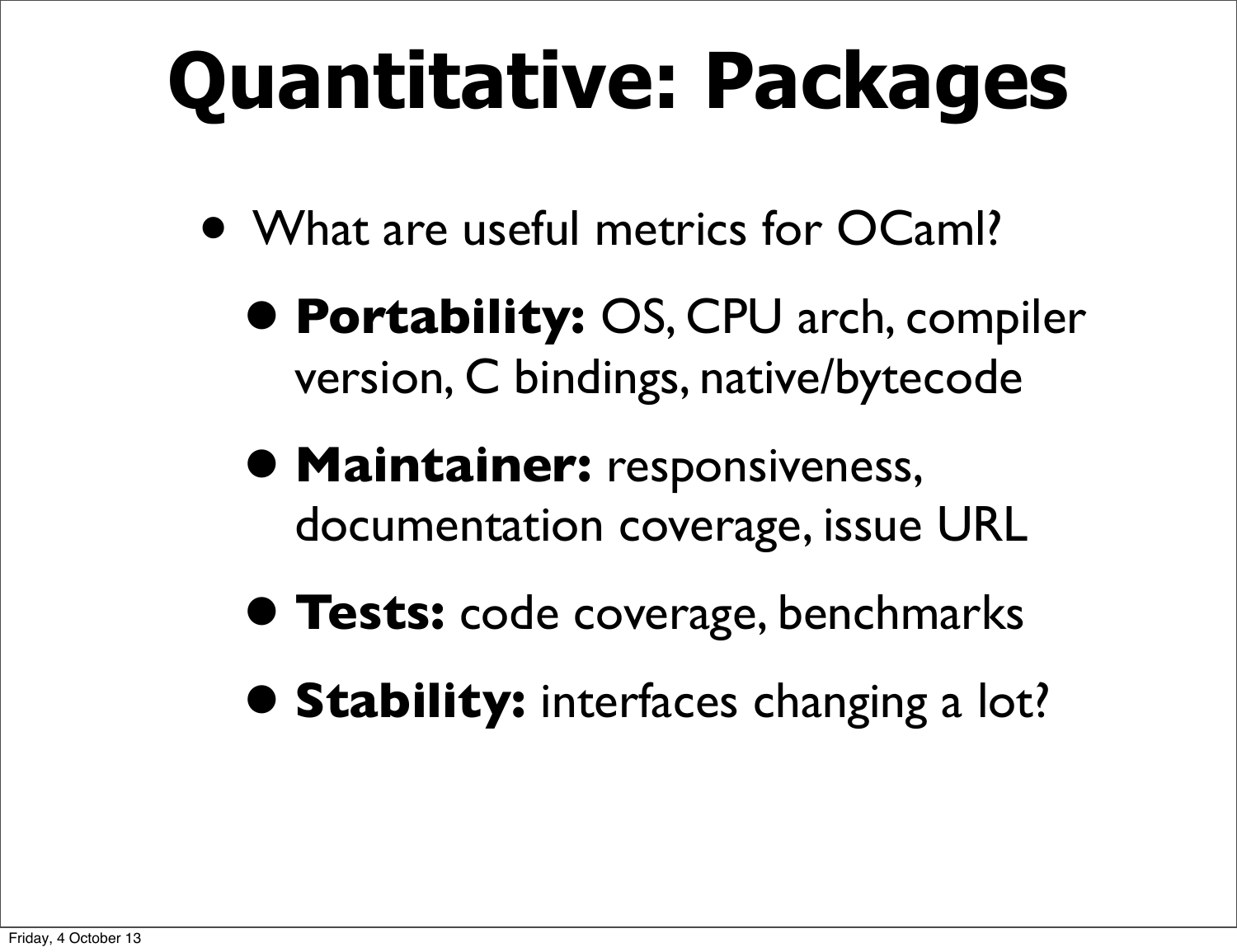## **Quantitative: Packages**

- All of these are being built up in the OPAM repository:
	- The *opam* file tracks compiler constraints across 1500 packages.
	- Can statically analyze the archive contents to determine build system.
	- Transitive cones of library coverage *("when Core breaks, does anyone care?")*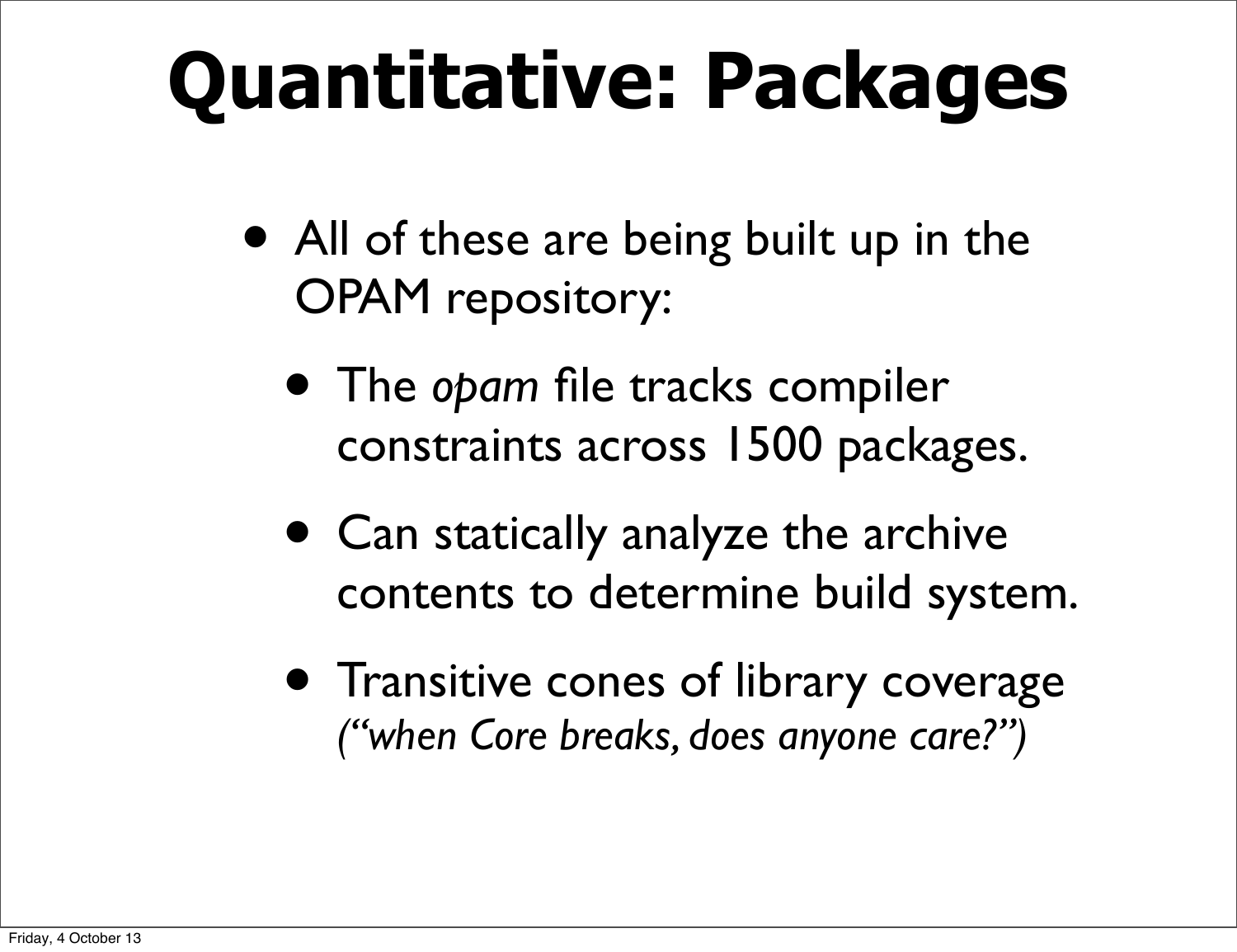#### **Distributed workflow**

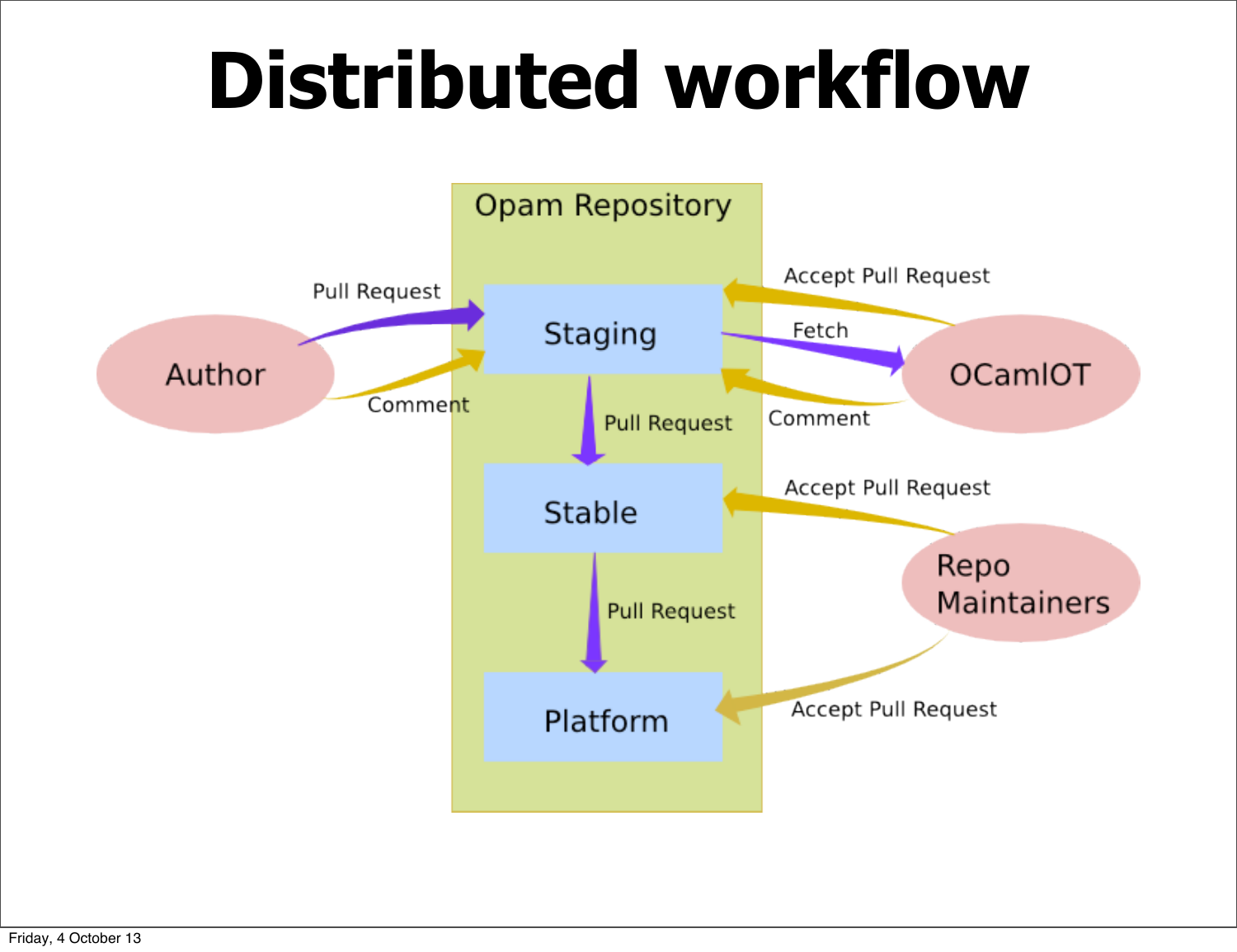## **Let's evolve together**

- We're building the framework for a *standard library tussle* that will let us evaluate the fitness of libraries.
- Plan to benchmark and test Core, Batteries, Extlib, Lwt on a variety of platforms and circumstances.
- We make these available on ocaml.org to understand how to achieve consensus. "*Why are there so many separate stdlibs?"*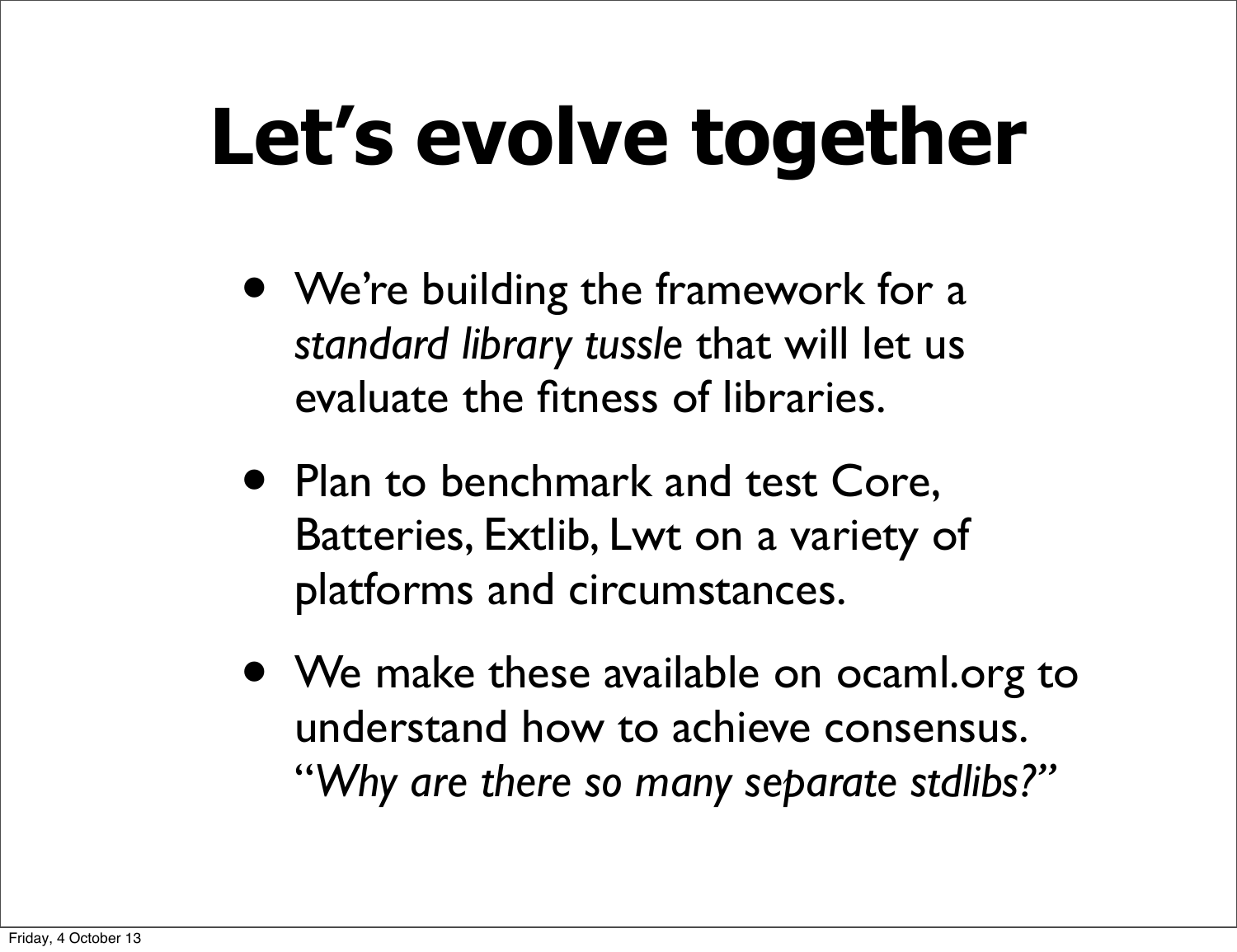#### **The current state**

#### **No one candidate is quite supreme yet.**

- **• Lwt:** very portable, small, quite C heavy, separate module namespace.
- **• Batteries:** comprehensive, no syntax extensions, separate namespace, community developed.
- **• Core:** hugely comprehensive, weekly releases, poor portability, single namespace, architected at Jane Street.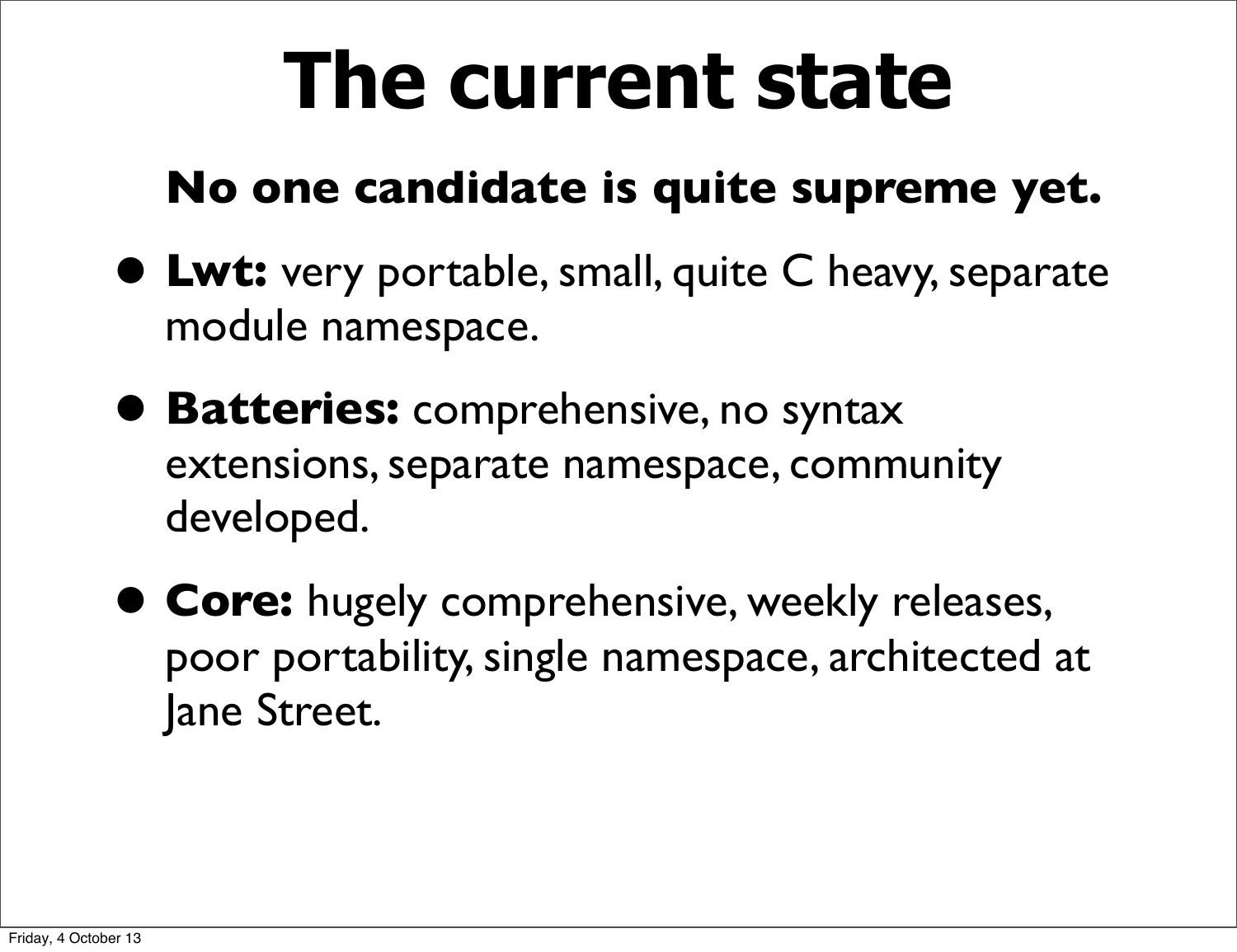### **Open Problem: Build**

- **•** None are quite satisfactory yet, and "almost working" ones proliferate.
- **•** Tension between speed of compilation and features and portability.
- **•** Library-based systems sorely needed.
- **•** The goal should be to statically analyze all 1,500 OPAM packages to test hypotheses.